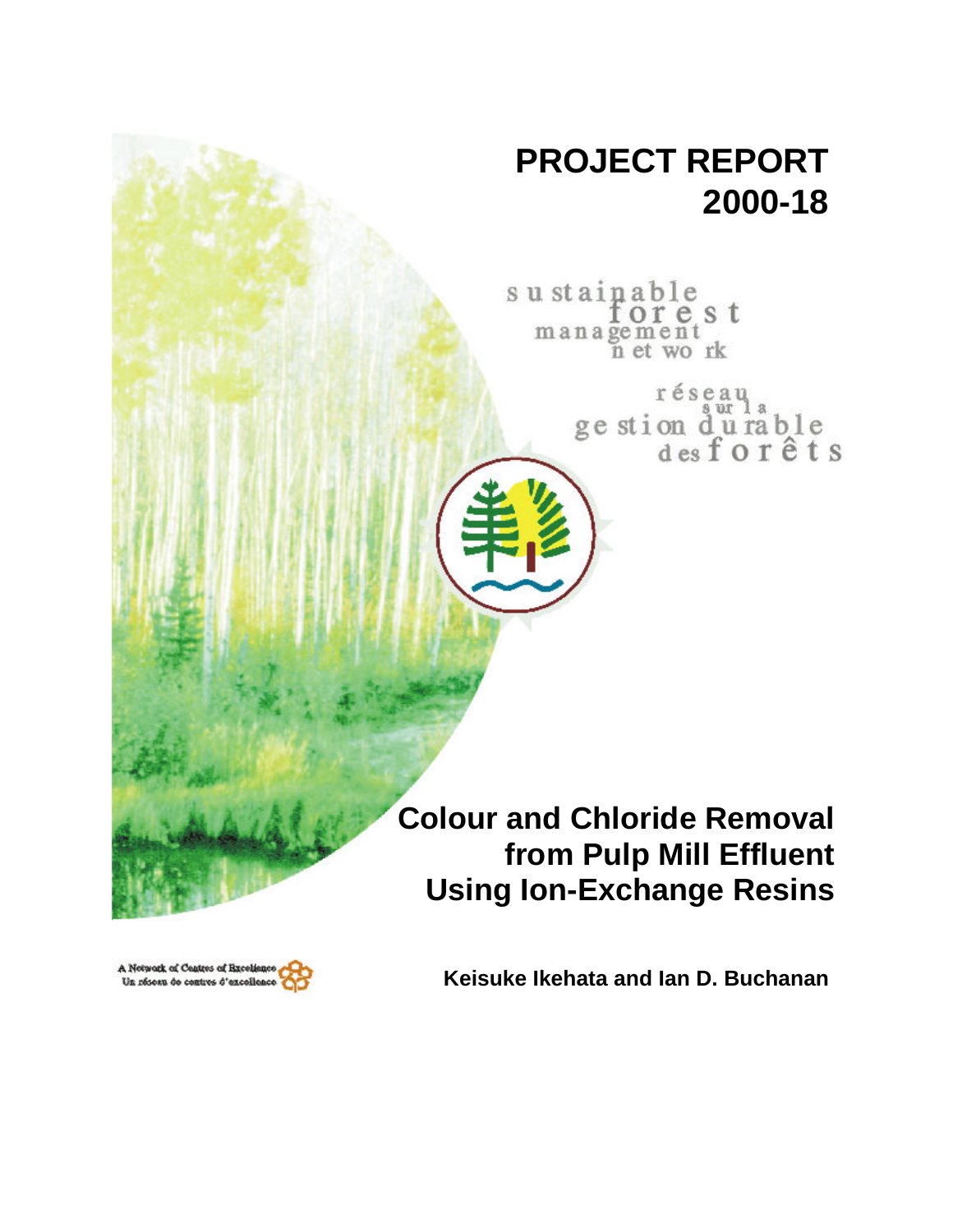For copies of this or other SFM publications contact:

Sustainable Forest Management Network G208 Biological Sciences Building University of Alberta Edmonton, Alberta, T6G 2E9 Ph: (780) 492 6659 Fax: (780) 492 8160 http://www.ualberta.ca/sfm/

ISBN 1-55261-078-0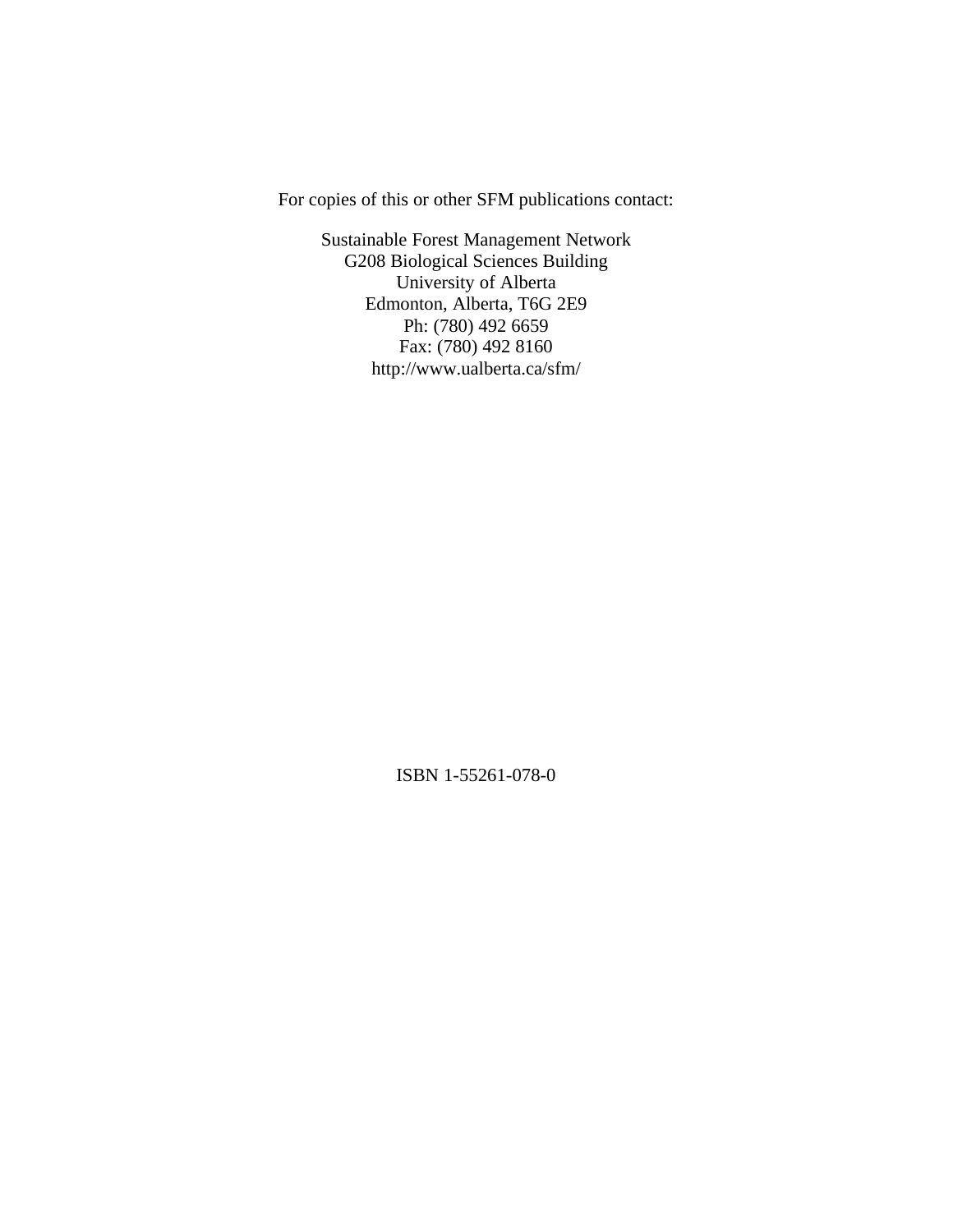# **Colour and Chloride Removal from Pulp Mill Effluent Using Ion-Exchange Resins**

SFM Network Project: Reactor Design for Enzyme Catalyzed Colour Removal from Pulp Mill Effluent

by

**Keisuke Ikehata and Ian D. Buchanan**

Department of Civil and Environmental Engineering University of Alberta, Edmonton

**August 2000**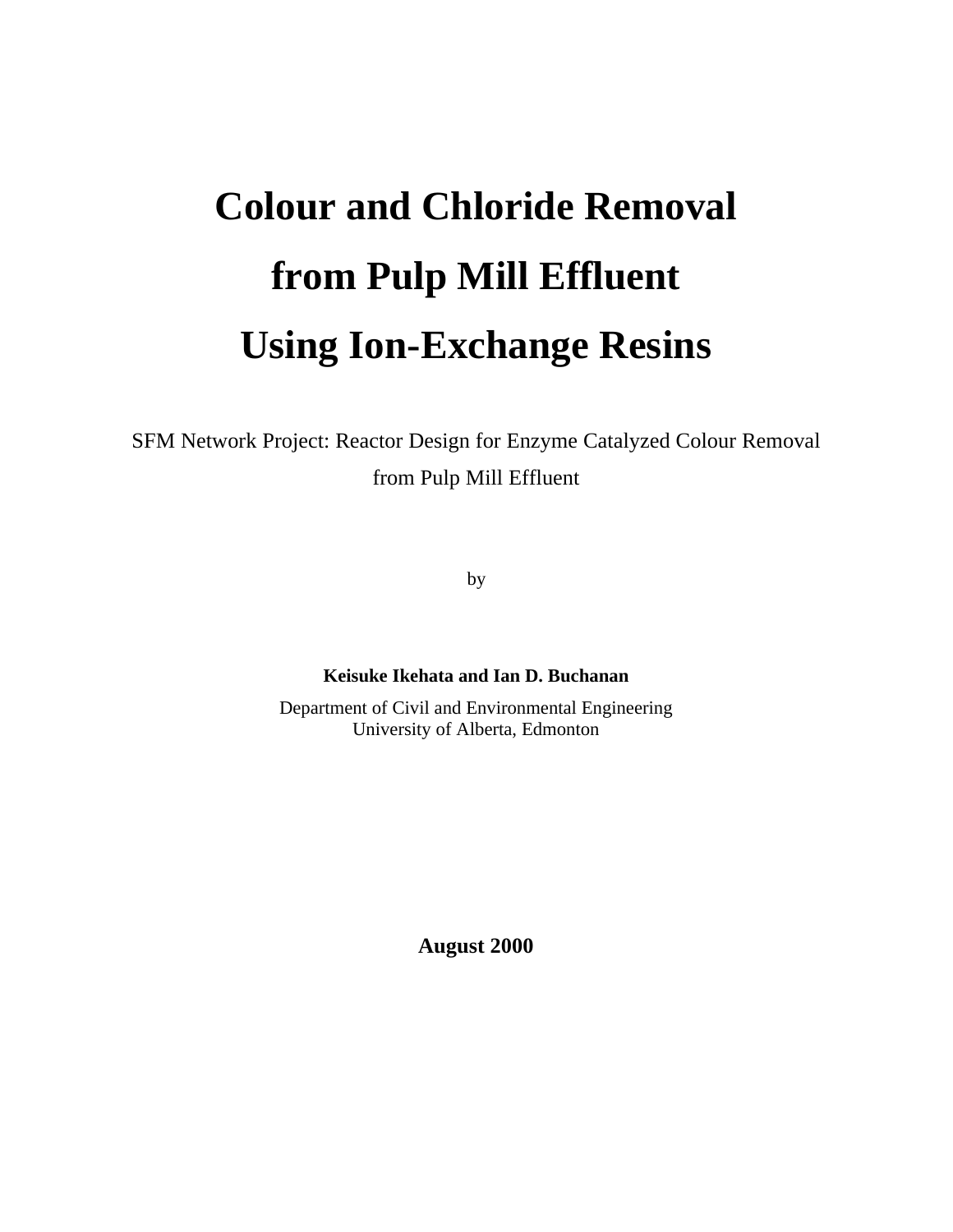#### **ABSTRACT**

A preliminary set of colour removal tests using soluble Horseradish peroxidase, Arthromyces ramosus peroxidase, and tyrosinase (polyphenol oxidase), indicated that these enzymes were not able to remove colour from pulp mill effluent. However, a previous study indicated that anion exchange resins were very effective at colour removal. Therefore, the focus of this study was shifted to a preliminary investigation of colour and chloride ion removal by anion exchange resins.

All tests were conducted at bench scale and in batch mode. Six strong base anion exchangers were evaluated to compare their colour removal capacities. The effluent colour was reduced with all resins tested. An acrylic gel resin, Amberlite® IRA-458, and a macroreticular resin, Amberlite® IRA-900, showed superior capacities to the other resins tested including Amberlite® IRA-400, IRA-402, IRA-410, IRA-458 and IRN-78. Although the majority of colour and chloride was successfully removed from effluent with IRN-78, which is a hydroxideform resin, chloride concentration increased after the treatment with chloride-form resins. Chloride could be removed with IRN-78 used either simultaneously with or subsequent to the colour removal; however, increase in chloride concentration after colour removal with chlorideform resins was so significant that it may cause a increase in resin demand for a complete removal of chloride. Further research is required to find resins with better performance in colour and chloride removal from pulp mill effluent. Further investigation of colour and chloride removal with same resins in a flow through column as well as regeneration of spent resins is also required. This anion exchange process has potential application in progressive plant closure in combination with other technologies such as cation exchange.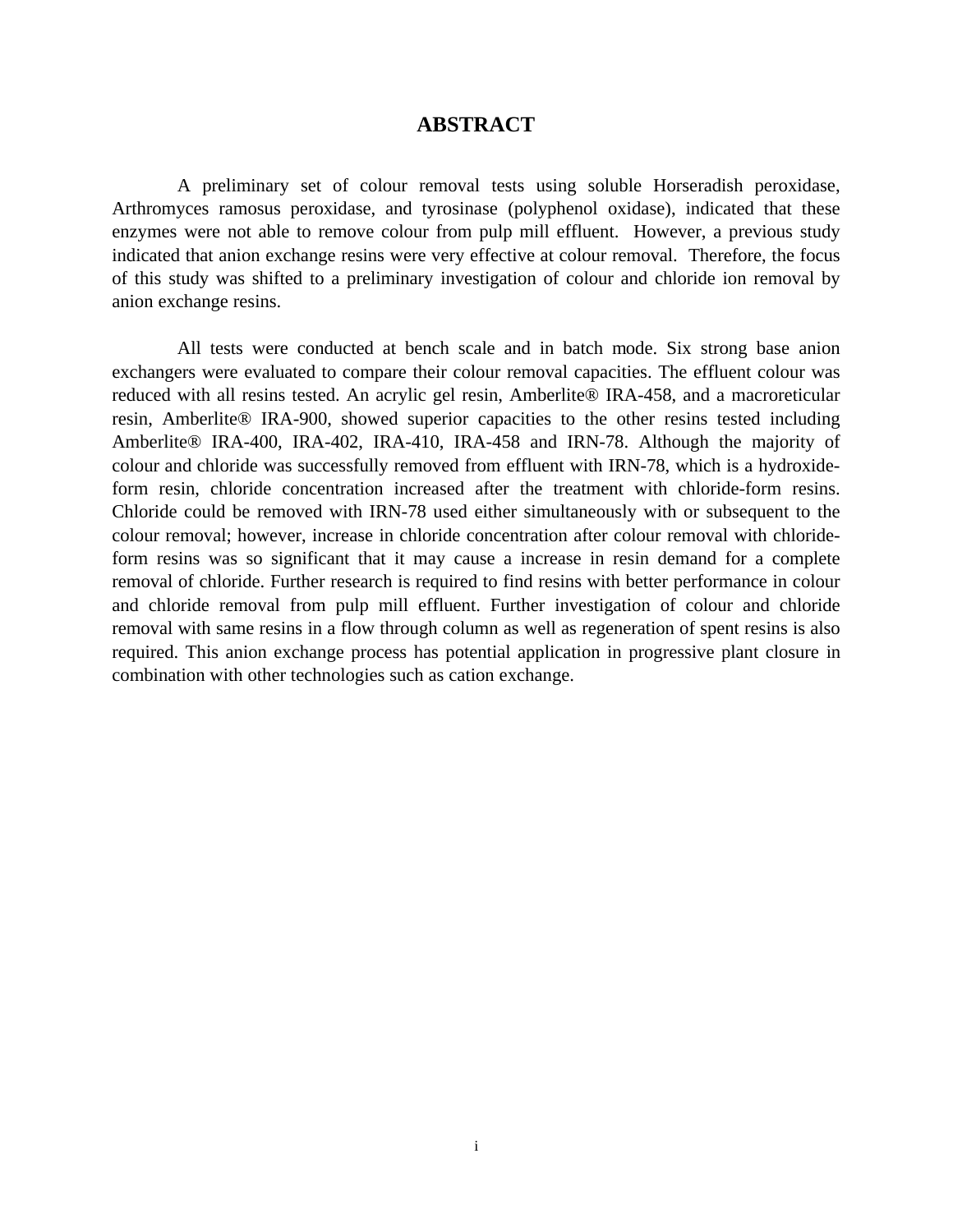### **ACKNOWLEDGEMENT**

The authors wish to thank Ms. Rhiannon Johnson of Weyerhaeuser Grande Prairie for her assistance and for providing samples used in this study.

Funding for this study was provided by a grant from the Sustainable Forest Management Network.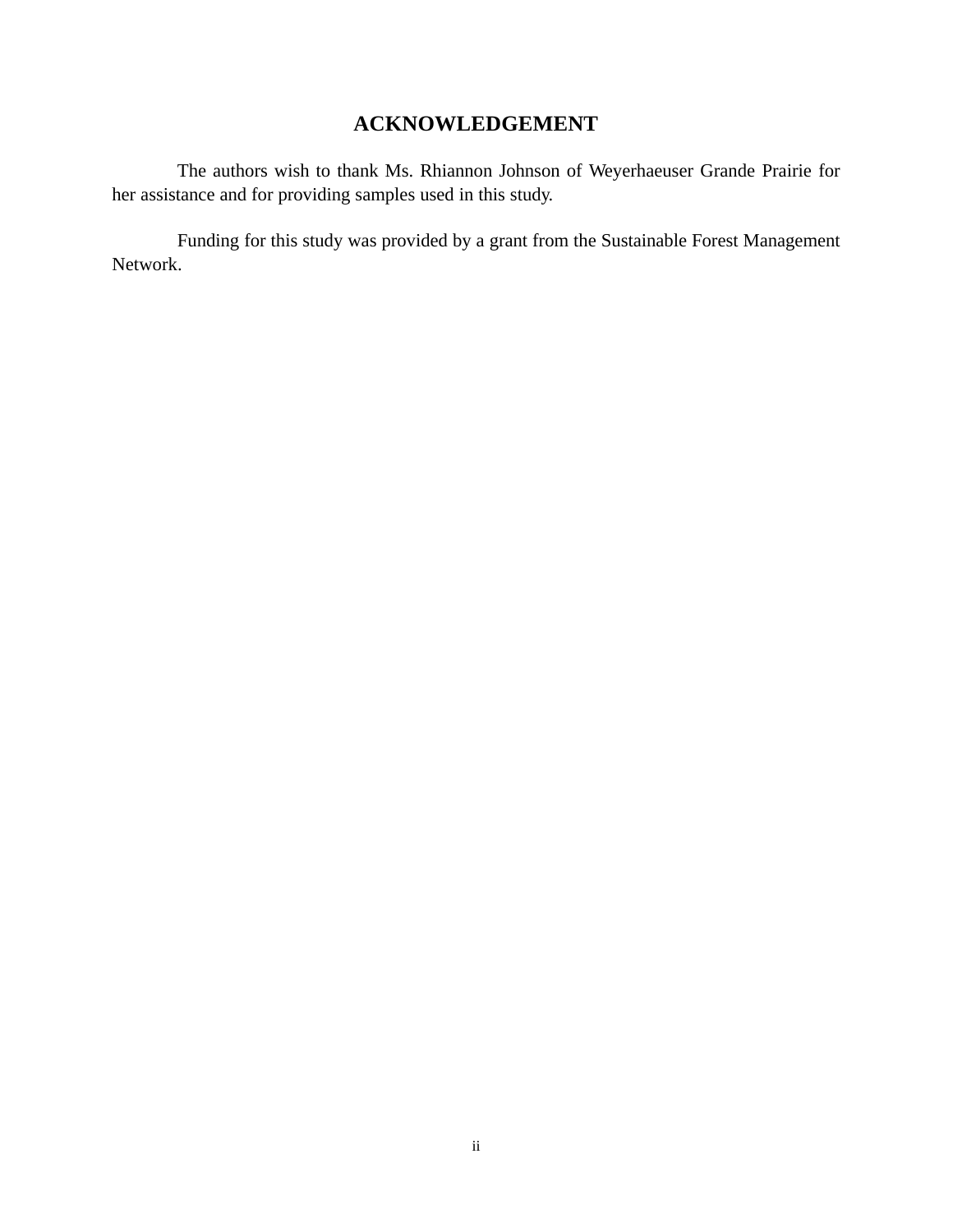#### **INTRODUCTION**

Although the environmental impact of the pulp and paper industry has been decreased by the development of new and improved production processes as well as waste treatment systems (Odendahl 1994), some concerns such as the residual colour of pulp mill effluent still remain. Problems associated with the coloured effluent are sometimes considered not to be critical (Jurasek and Paice 1986); however, the colour may cause a potential damage to aquatic life through the inhibition of light penetration into water and is not favourable for aesthetical reasons. In addition, unlike the removal of oxygen demands, such as BOD and COD, suspended solids, and toxicity, which can be successfully removed by primary treatment and following biological treatment, colour are extremely difficult and expensive to remove. There are several practicable technologies available including membrane technology, fungal decolourisation, and ozonation; however, they are not always ready to meet increasingly stringent effluent colour standards under different circumstances.

It is generally believed that the major sources of colour from pulp mill effluent are lignin and its derivatives (Paice and Jurasek 1984). Within the plant cell, lignin chemically binds with polysaccharide components to reinforce its mechanical strength and prevent its decay by microorganisms (Higuchi 1980). During the extraction stages of pulping, lignin is digested and separated from fibre and causes coloured effluents. The colour of lignin is generally light yellow with an absorption peak at aromatic 280 nm and a shoulder around 340 nm which is gradually declining to the longer wavelength (Falkehag et al. 1966). According to Falkehag and coworkers, the lignin chromophores are likely to be caused by stilbene and quinonoid structures (quinonemethides), and their polymerised and/or condensed compounds, which are formed during kraft cook Whereas low molecular weight lignin molecules are readily biodegradable through oxidative ring-cleavage reactions (Cain 1980), high molecular weight lignin, which is three-dimensionally polymerised with several different carbon-carbon and ether linkage, is highly resistant to hydrolysis and microbial degradation (Higuchi 1990). Recently, Santos and Duarte (1998) reported that the aquatic humic substances found in a Portuguese river, which receives a discharge from a pulp and paper plant, were likely to be originated from the ligninderived macromolecules from the effluent.

Previously, decolourisation of kraft pulp mill effluents in northern Alberta using immobilised horseradish peroxidase had been attempted in our laboratory (Grant 2000). Unlike the former results reported in the literatures (Ferrer et al. 1991; Peralta-Zamora et al. 1998a), the immobilised horseradish peroxidase had failed to remove the colour; however, the ion-exchange resin IRA-400, which was used as a support material for the enzyme, had shown a promising ability to remove the colour (Grant 2000). A preliminary set of colour removal tests that were performed during the present study using soluble Horseradish peroxidase, Arthromyces ramosus peroxidase, and tyrosinase (polyphenol oxidase), indicated that these enzymes were not able to remove colour from pulp mill effluent.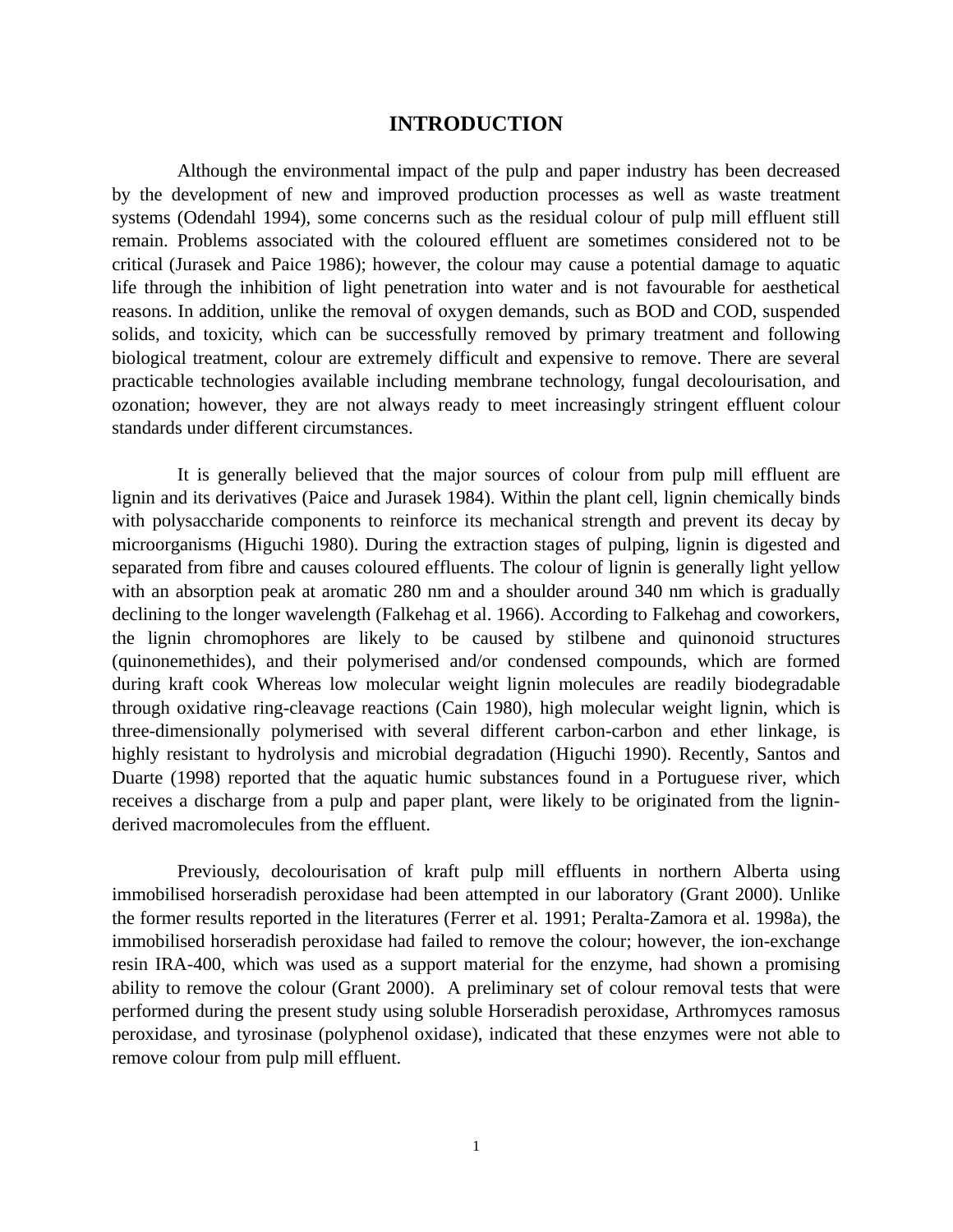In the mid 1970s, an ion exchange technology had been evaluated for colour reduction in dissolving sulfite, kraft and thermomechanical pulping plant effluent (Fitch 1982). It is reported that a full-scale batch ion-exchange system was successfully reducing colour discharges by approximately 90% and capable to remove other pollutant including chlorinated phenols, chlorinated guaiacols, and COD. Some literatures also stated that a strong base anion exchanger IRA-400 had a substantial ability to remove colour from kraft E1 effluent (Peralta-Zamora et al. 1998a; Peralta-Zamora et al. 1998b). However, these reports are base on the results of the colour removal from chlorine gas (CG) bleaching effluents. No study has been reported so far about the application of ion-exchange technology to the colour removal from the effluents from elementary chlorine free (ECF) bleaching processes, which is now commonly used in northern Alberta pulp mills. It is dangerous to expect that the ion-exchange technology is also effective to remove colour from the ECF bleaching effluents because of the difference in the chemistry of delignification between two bleaching processes that may cause dissimilar chromophores. Therefore, further research is required to evaluate the applicability of this technology to the kraft pulp mills in Alberta.

#### **Colour Removal Using Anion Exchange Resins**

Many types of strong base anion exchangers are commercially available from several manufacturers. They are classified by several factors such as the functional group for ion exchange, and the structure of resin including structural materials, porosity, moisture content, and density (James M. Montgomery 1985). There are two functional groups for strong base anion exchangers, one is benzyl-trimethyl-ammonium group (type I), and the other is benzyldimethylethanolamine group (type II). Whereas the type I resins are more chemically stable, the type II resins have slightly higher regeneration efficiency. Several structural materials of resin are available including cellulose, styrene-divinyl benzene copolymer, and polyacrylic gels. The cross-linking ratio of polymers greatly affects the porosity and moisture content of resins. The selectivity of ionic species increases with increasing valence of the exchanging ion and with decreasing hydrated radius at low aqueous ion concentrations. However, as the ionic strength of a solution increases, the preference for polyvalent ions over monovalent ions diminishes.

In water treatment, it is known that naturally occurring humic substances are amendable to remove from groundwater and surface water using macroporous anion exchangers in the chloride form (Kolle 1979; Brattebo et al. 1987). Since some of the humic substances in natural water system are possibly derived from natural degradation of plant lignin as well as from pulp industry (Santos and Duarte 1998), the macroporous resins may have greater affinity to the colour causing compounds existing in kraft pulp mill effluent, however, only the use of a gel type IRA-400 resin has been reported so far. Therefore, further research with various types of resins is required to find a suitable resin for the removal of colour from the kraft pulp mill effluent.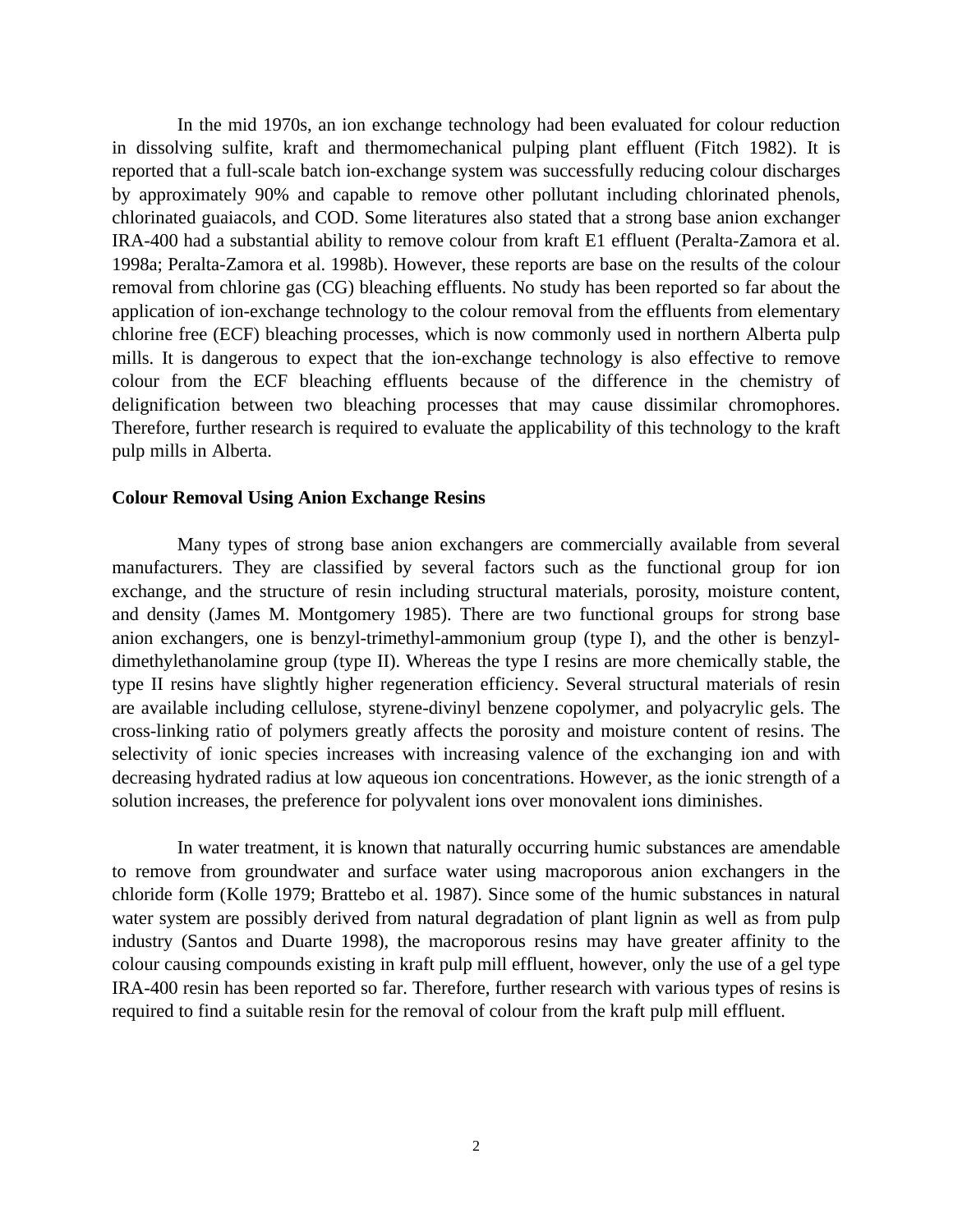#### **Chloride Removal**

Although colour removal is the primary goal, strong base anion exchangers are also possible to remove non-process anions, such as chloride, existing in the waste stream. In combination with cation removal using either chemical precipitation, membrane processes, or ion exchange, the anion removal is possibly useful for effluent recycle and for potential applications in plant closure. Among the non-process anions, chloride is one of the most ubiquitous and difficult to remove. In addition, it is significantly corrosive to steel and aluminium at levels of 50 mg/L or even less (James M. Montgomery 1985). Therefore, the chloride concentration in the treated effluent with ion exchange resin should also be monitored. Since required resin characteristics for colour and chloride removal may be different, sequential removal of those target pollutants can be considered.

#### **Research Requirements**

While the ion-exchange process was identified and investigated as a possible means of colour removal from pulp mill effluent long time ago (Fitch 1982), little research has been conducted in this area today. In order to update the applicability of this technology to colour removal from ECF bleach plant effluents, a study to identify suitable resins is required. At the same time, the possibility to remove chloride during the colour removal must be studied. Although the construction of continuous flow ion-exchange column is the final form of treatment, all tests conducted here are in bench scale and batch mode because this is a preliminary investigation.

#### **Study Goals**

The goals of this study are follows:

- l To investigate the use of ion exchange process to remove colour from pulp mill effluent;
- To monitor the concentration of chloride as a measure of non-process anions during the colour removal; and
- To explore the possibility to remove chloride from the effluent.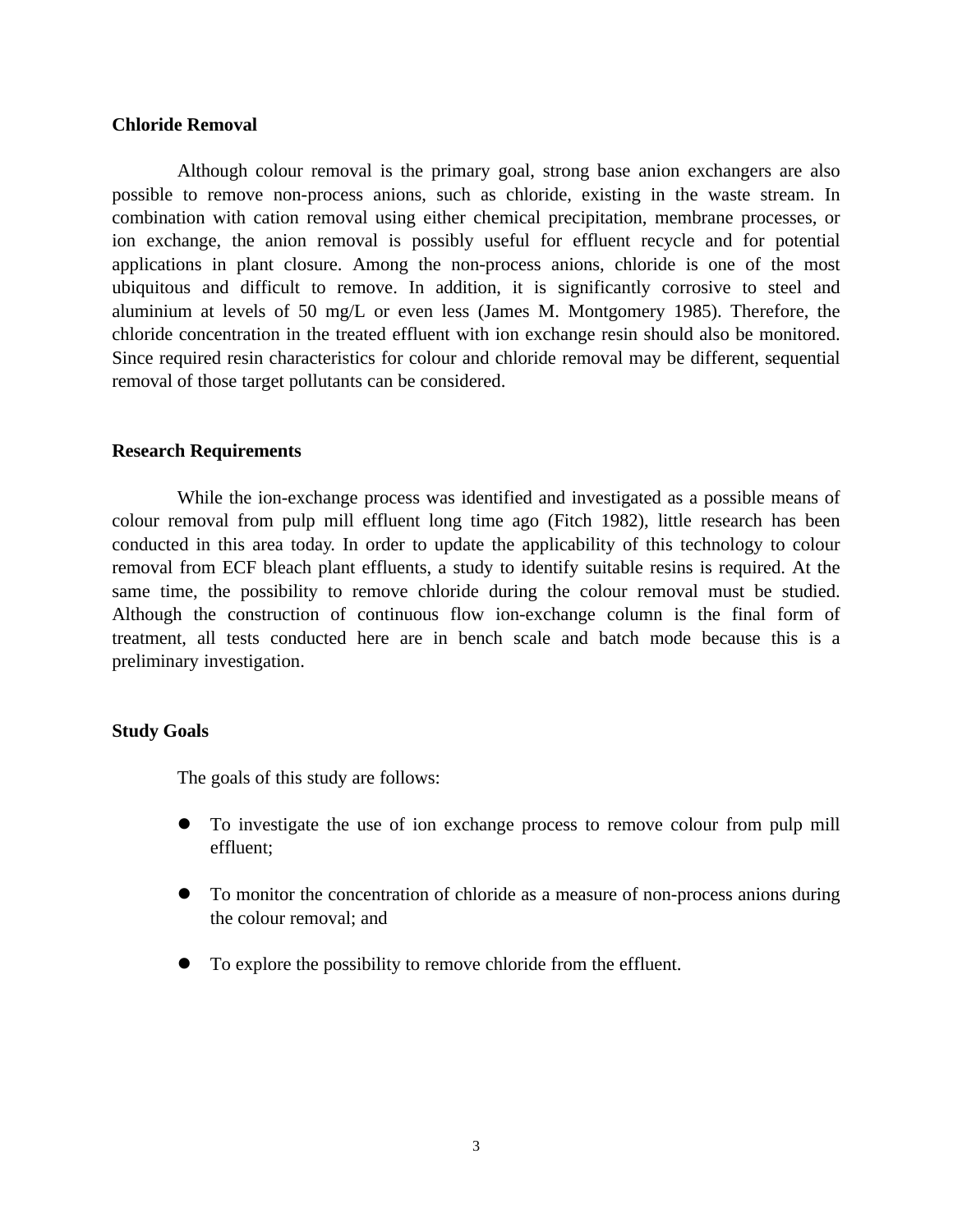#### **MATERIALS AND METHODS**

Final effluent was provided from the Weyerhaeuser kraft pulp mill, Grande Prairie, AB, and stored at 4°C. Effluent has characteristics of clear yellow colour with 1041 platinum-cobalt colour unit (PCU), pH 7.9, and 264 ppm of chloride. Six strong base anion exchangers, including Amberlite® IRA-400, IRA-402, IRA-410, IRA-458, IRA-900 and IRN-78, were purchased from Sigma-Aldrich Canada Ltd., Oakville, ON. Characteristics of these resins are presented in Table 1. Other chemicals used in this study were purchased either from Fisher Scientific Canada, Edmonton, AB and Whitby, ON or from Sigma-Aldrich Canada Ltd.

| Name                           | Type    | Matrix                        | Ionic Form | <b>Total Capacity</b><br>(meq/g) |
|--------------------------------|---------|-------------------------------|------------|----------------------------------|
| Amberlite® IRA-400             | Type I  | Styrene-DVB<br>Gel            | $Cl-$      | 3.8                              |
| Amberlite <sup>®</sup> IRA-402 | Type I  | Styrene-DVB<br>Gel            | $Cl-$      | 4.1                              |
| Amberlite® IRA-410             | Type II | Styrene-DVB<br>Gel            | $Cl-$      | 3.4                              |
| Amberlite® IRA-458             | Type I  | Acrylic gel                   | $Cl-$      | 4.4                              |
| Amberlite® IRA-900             | Type I  | Styrene-DVB<br>Macroreticular | $Cl-$      | 4.2                              |
| Amberlite® IRN-78              | Type I  | Styrene-DVB<br>Gel            | $OH^-$     | 4.0                              |

Table 1. Characteristics of the resins tested

The detailed procedure for colour test used in this study is described in elsewhere (Grant 2000). A Hewlett Packard HP 8453 UV-Vis spectrophotometer and an Orion combination pH electrode model 91-05 with a Fisher Accumet® pH meter model 805 were used for colour test. An Orion combination electrode chloride model 96-17B with Fisher Accumet® pH meter 50 was used for the measurement of chloride concentration. A direct calibration method described in the instruction manual reference of chloride electrode was used as an analytical procedure for chloride measurement.

Ultra pure water produced by Elgastat Maxima HPLC water purification system (Elga Ltd., High Wycombe, Bucks, England) was used for sample dilution at the chloride concentrations of lower than the detectable limit (< 1.8 ppm) of the chloride electrode used.

Ion-exchange treatment was conducted in a 120 mL glass vial with lids. An aluminum foil cover was provided to prevent any photochemical degradation of constituents. Final effluent was treated either diluted or undiluted without pre-filtration. Sample volume was 100 mL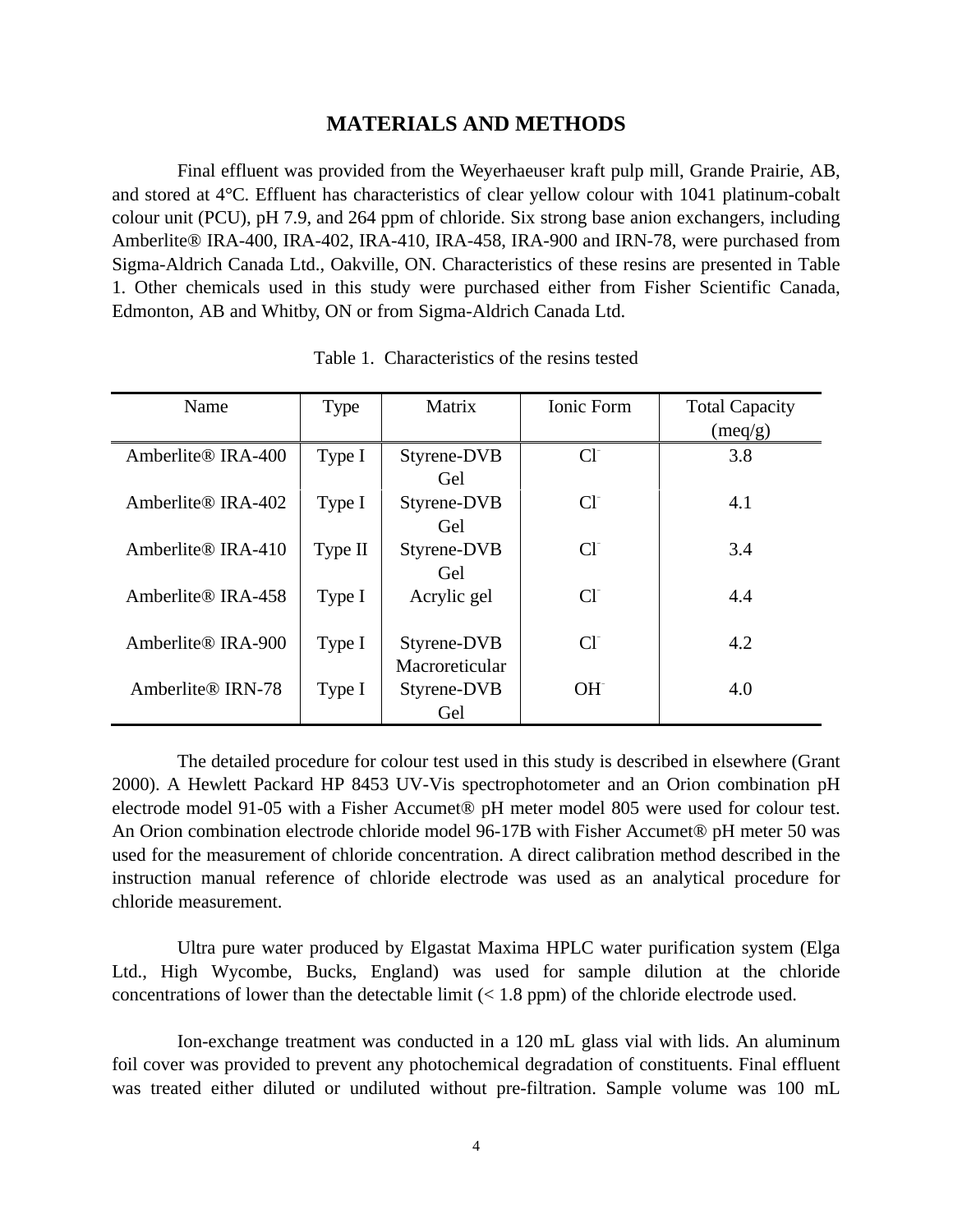otherwise indicated. Samples were gently stirred with magnetic stirrer for one day at 21°C. After one day of contact with resin, all samples were filtered through borosilicate glass fibre filters (pore size 2.5 μm) followed by cellulose membrane filters (pore size 0.8 μm) prior to the colour and chloride measurement. All treatments were duplicated, and control vials were also prepared.

#### **RESULTS**

#### **Screening of the Resins for Decolourisation of Pulp Mill Effluent**

Six types of strong base ion-exchange resins were selected for this study. Batch colour removal experiments were conducted in order to compare the colour removal capacity of these resins. Increasing amounts of resin ranging from 2  $g/L$  to 400  $g/L$  were added to pulp mill final effluent diluted with pure water (no dilution, 50% and 25%). After one day of gentle contact with resins, the colour of effluent was reduced in all reactors except in control vials. Results obtained from the treatment of 100% effluent were presented in Figure 1, in which colour remaining after the treatment was plotted as a function of resin dose. IRA-458 and IRA-900 resins exhibited superior removal efficiencies to other resins, whereas IRN-78 showed moderate removal efficiency, and IRA-400, IRA-402 and IRA-410 showed the poorest efficiencies. Similar results were obtained when the diluted effluents were treated, but colour removal was completed at lower resin doses.



Figure 1. Decolourisation of pulp mill effluent with various strong base anion exchangers (Initial conditions: 1041 PCU, pH 7.9; 24 hrs of contact at 21°C).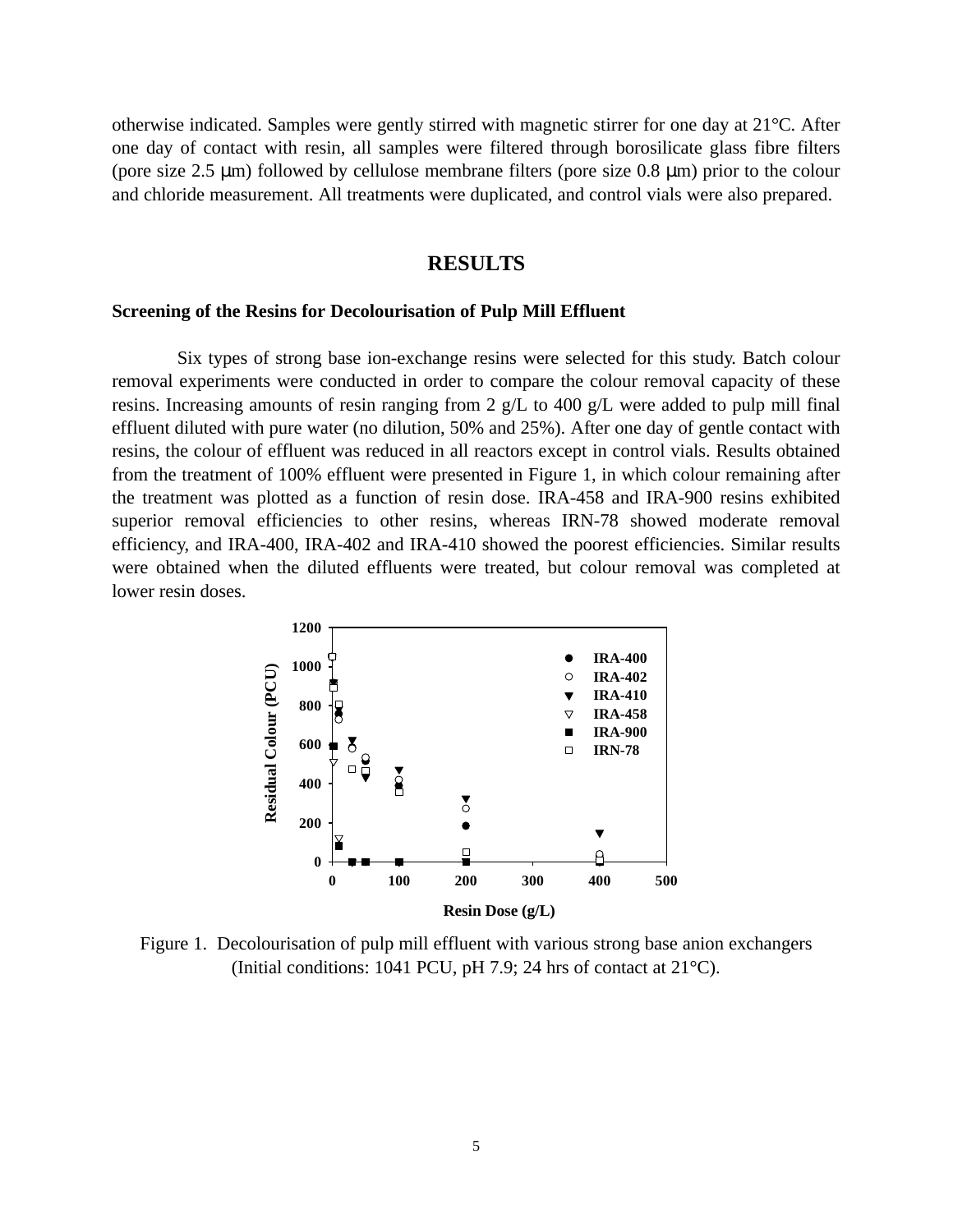Since ion exchange is a form of sorption from a solution, it is possible to describe the equilibrium of ions between the solid and solute phases by the Freundlich equation [1],

$$
\frac{x}{m} = KC^{1/n} \tag{1}
$$

where

 $x =$  amount of solute adsorbed (mol)  $m =$  mass of resin (g)  $C =$  concentration of solute remaining in solution at equilibrium (mol/L)  $K =$  the Freundlich constant (mol/g)  $n =$  the Freundlich exponent (dimensionless).

It is difficult to measure the concentration of individual colour-causing compound because pulp mill effluent typically contains a variety of those compounds. Therefore, in this case, a colour unit of samples, PCU, was adapted to the concentration of solute, although it is not a definite measure of concentration of colour causing compounds in the effluent. Since PCU represents a concentration, units of some of the parameters should be changed with regard to PCU unit. Thus the units of *x*, *C*, and *K* are expressed as PCU·L, PCU, and PCU·L/g, respectively. In order to determine the Freundlich parameters, *K* and *n*, the following linearlised form of the Freundlich equation [2] was used.

$$
\log\left(\frac{x}{m}\right) = \log K + \frac{1}{n}\log C\tag{2}
$$

The result of isotherm analysis using the data in Figure 1 is presented in Figure 2 and Table 2.

| Resin                          | $K$ (PCU·L/g) | n    | Correlation const. $(r^2)$ |
|--------------------------------|---------------|------|----------------------------|
| Amberlite <sup>®</sup> IRA-400 | 0.089         | 0.84 | 0.72                       |
| Amberlite® IRA-402             | 0.061         | 0.88 | 0.67                       |
| Amberlite <sup>®</sup> IRA-410 | 0.0002        | 1.74 | 0.84                       |
| Amberlite® IRA-458             | 10.5          | 0.50 | 0.98                       |
| Amberlite® IRA-900             | 14.7          | 0.42 | N/A                        |
| Amberlite® IRN-78              | 0.62          | 0.55 | 0.71                       |

Table 2. The Freundlich parameters for six resins.

N/A: not available due to too few data points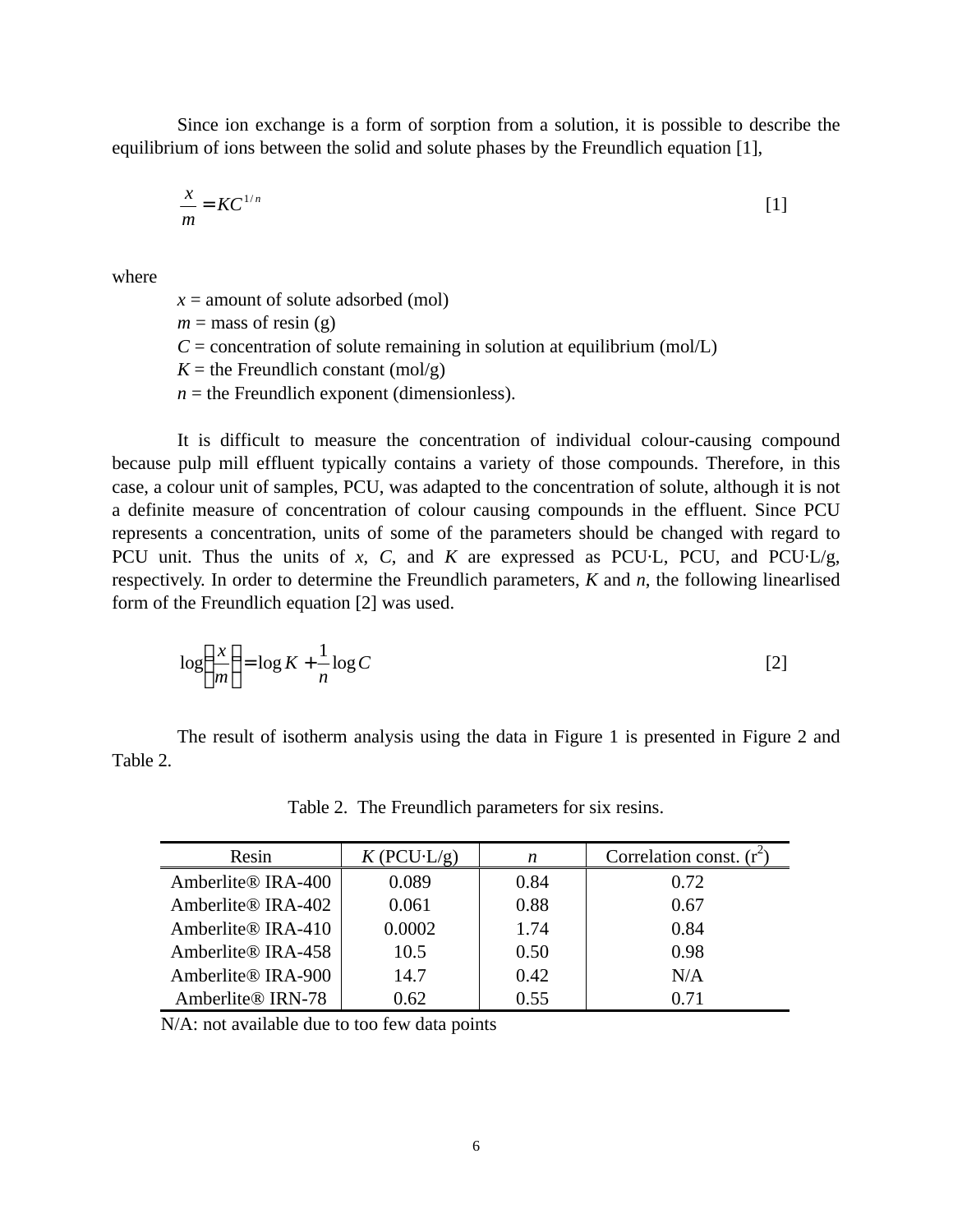

Figure 2. Linearlised Freundlich isotherms for six resins.

From the results shown above, IRA-900 exhibited the highest *K* value, which is a measure of the capacity of resin, of all followed by IRA-458. Again, IRN-78 showed a moderate capacity. IRA-400 and IRA-402 had lower capacity, and IRA-410 was the lowest. Therefore, the two resins, IRA-402 and IRA-410 were eliminated from further consideration.

#### **Colour and Chloride Removal from Pulp Mill Effluent Using Ion-Exchange Resins**

Pulp mill final effluent was treated with three different doses  $(2, 20, 20, 20)$  g/L) of four types of resins (IRA-400, IRA-458, IRA-900, and IRN-78). The residual colour and chloride concentration were measured after the treatment. The results are presented in Figures 3 and 4. Colour was completely removed when more than 20 g/L of either IRA-458 or IRA-900 was used. Additionally, more than 85% of colour was removed after one day with all resins at the dose of 200 g/L.

Conversely, chloride concentration dramatically increased after the ion-exchange treatment except for the case of IRN-78, whose ionic form is hydroxide (see Table 1). This indicates that the chloride ions from the chloride-form resins were released into the aqueous phase during the colour removal. As shown in Figure 4, both colour-causing compounds and chloride were removed from the effluent by the hydroxide-form resin. This was accompanied by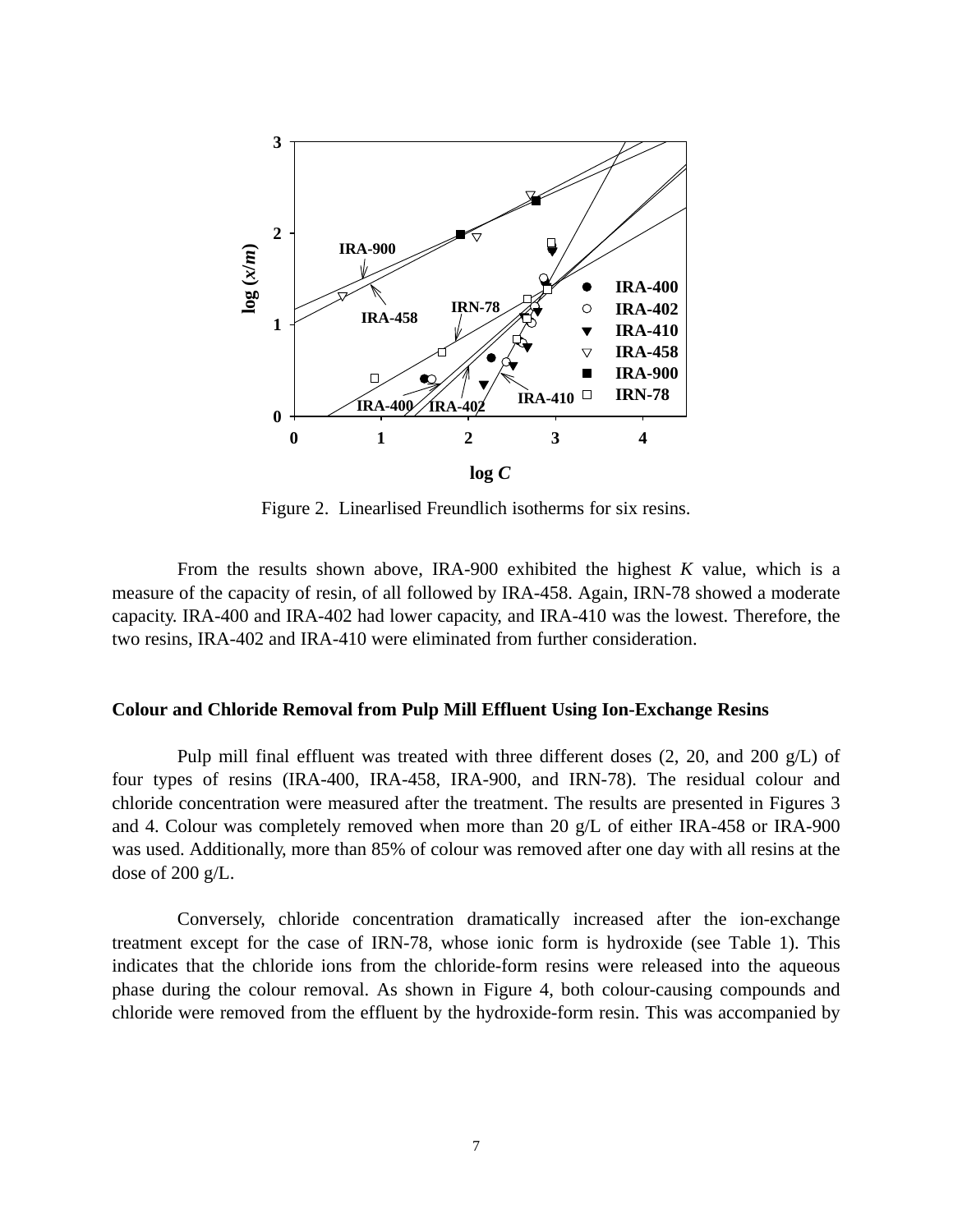

Figure 3. Decolourisation of pulp mill effluent with various strong base anion exchangers (Initial conditions: 1041 PCU, pH 7.9; 24 hrs of contact at 21°C).



Figure 4. Effect of ion-exchange treatment on the chloride concentration of pulp mill effluent (Initial conditions: [Cl]<sub>0</sub>: 264 ppm, pH 7.9; 24 hrs of contact at  $21^{\circ}$ C).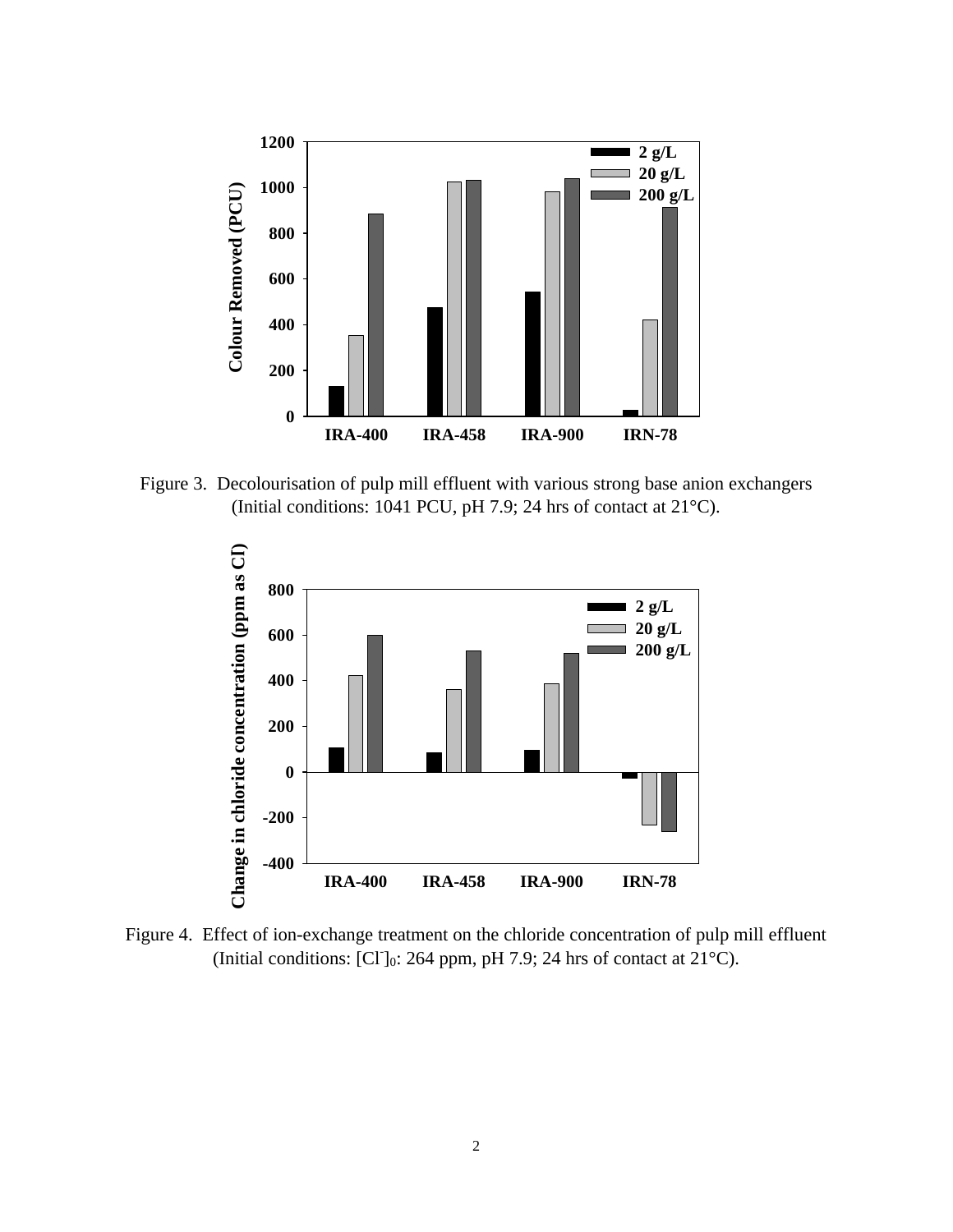a release of hydroxide ions that was confirmed by increased pH values of treated effluent to around 10 and 11. The amount of chloride released was likely to correspond to the amount of colour removed; however, the ratio of chloride released to colour removed was greater for IRA-400 but lesser for IRA-458 and IRA-900. It should be noted that a small amount of chloride was detected in the control vials that contained pure water and a chloride-form resin even when the resin was washed with pure water prior to the treatment.

Since it was found that effluent colour was successfully removed either with IRA-458 or IRA-900, and chloride was also removed with IRN-78, a sequential treatment using two types of resins could be proposed as possible means to remove both colour and chloride from the effluent. As the colour removal stage, 1 L of final effluent was treated either with 100 g/L of IRA-458 or IRA-900 for one day at 21°C. Colourless solutions were obtained but the chloride concentration increased from 264 ppm to 752 ppm (IRA-458) and 749 ppm (IRA-900). The solutions were filtered through borosilicate glass fibre filters and cellulose membrane filters, and then treated with various doses of IRN-78 resin for one day to remove chloride. Only the results of the treatments using IRA-900 as a colour removal resin are shown in Figure 5 because of the similarity of results between two cases. It is observed that the chloride concentration was reduced with increasing amount of IRN-78 resin, and at a resin dose of 200 g/L, the chloride was completely removed. The pH values of all solutions were increased to around 10 and 11 after the treatment with IRN-78, which implies that the hydroxide ions on the resin were exchanged with chloride ions in aqueous phase.



Figure 5. Chloride concentration after the treatment with IRN-78. Colour of the effluent was removed by the treatment with 100 g/L of IRA-900 prior to chloride removal (Residual colour:  $< 1$  PCU, [CI]: 749 ppm, pH 7.6).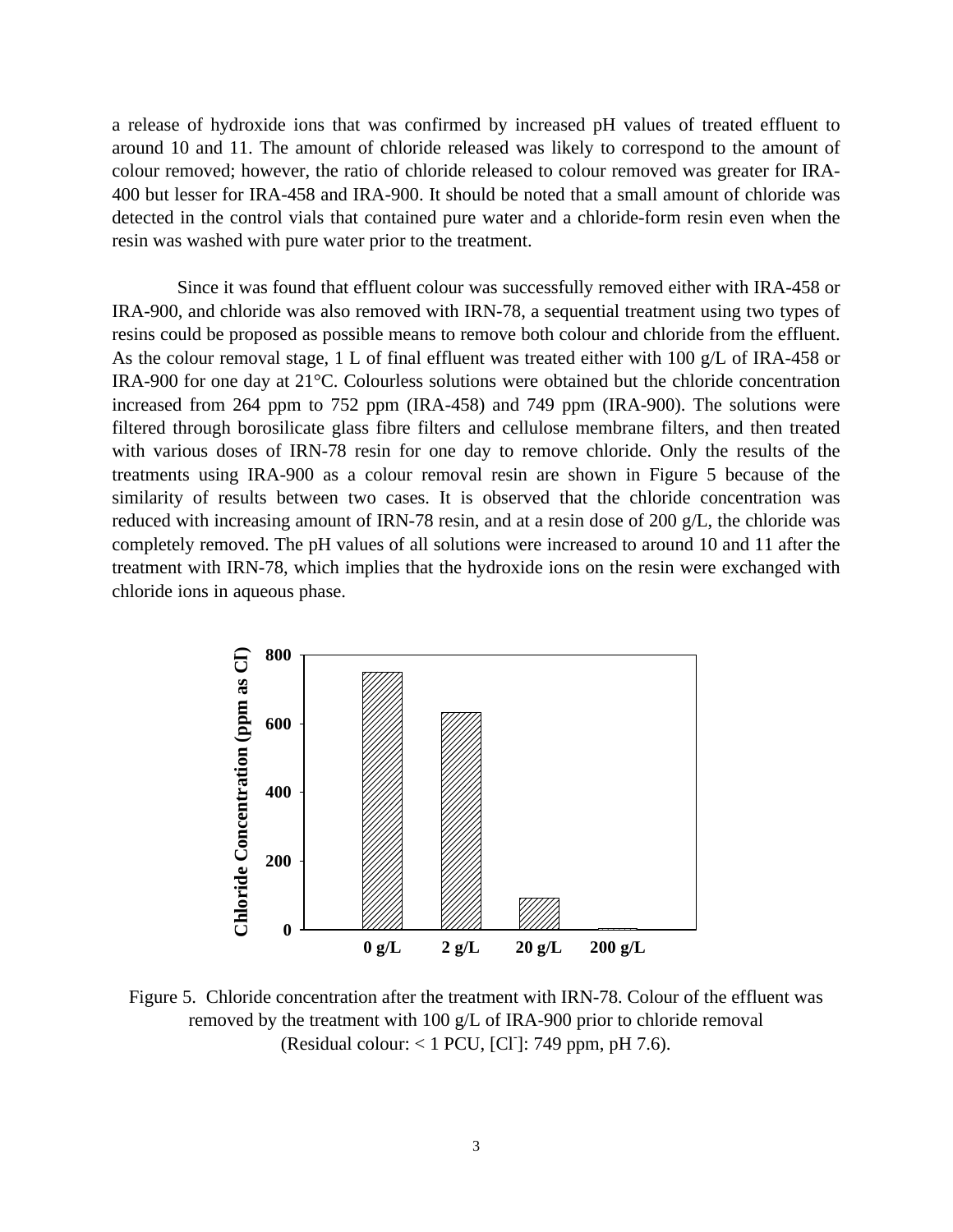During the treatment with IRN-78, a small amount of white colloidal precipitates were formed in all vials. The precipitates separated from the solution by filtration were completely dissolved with diluted hydrochloric acid. Since the similar colloid formation was observed as aqueous sodium hydroxide was added to the colourless effluent that had been treated with either IRA-458 or IRA-900 until pH values reached above 10, this phenomenon might be due to a metal hydroxide precipitation. Neutralisation of the basic solution with hydrochloric acid, again, led to the dissolution of precipitate. Interestingly, no precipitation was observed when the pH of original effluent was adjusted to the same pH range as above. This precipitation might cause a clogging problem when continuous flow columns were employed.

#### **DISCUSSION**

#### **Screening of the Resins for Decolourisation of Pulp Mill Effluent**

All six types of strong base resins tested were capable of removing colour from pulp mill final effluent, although the capacities varied with the resins. Amberlite IRA-900, which is the only macroreticular strong base anion exchanger tested, showed the greatest capacity of all resins tested here. It is well known that the macroporous structure of this resin allows capturing large size soluble organic molecules out of aqueous phase. Since chromophores in pulp mill effluent are likely to be derived from plant lignin, the molecules might be more effectively removed with this resin than others. Further research is required to examine other commercially available macroporous resins since only one resin was tested here.

Amberlite IRA-458 also showed a great capacity for colour removal. This resin has an acrylic polymer as a matrix structure, while the matrix of the other resins is styrene-divinyl benzene copolymer. The polyacrylic resins like IRA-458 are more hydrophilic than polystyrenedivinyl benzene resins and have generally greater affinity to natural dissolved organic carbon (Clifford 1990). Although regeneration of spent resins was not examined here, this type of resin would show good desorption characteristics as well due to its hydrophilic structure. Again, further research is required to examine other polyacrylic resins.

The rest of the resins including Amberlite IRA-400, IRA-402, IRA-410 and IRN-78, showed smaller capacities than the two resins discussed above. They were all styrene-divinyl benzene resins with similar physical characteristics. Although IRN-78 showed a better performance in colour removal than the other three, the calculated capacity (*K* value in Table 2) was over 10-fold smaller than IRA-458 and IRA-900. IRA-410, the only type II resin used in this study, showed the lowest performance. However, it is not clear that the difference in functional groups causes this difference.

As previously stated, since a colour unit, which is based on spectrophotometric measurement, was used as a measure of the concentration of colour causing compounds in pulp mill effluent, the results of isotherm analysis shown here might not represent true capacities of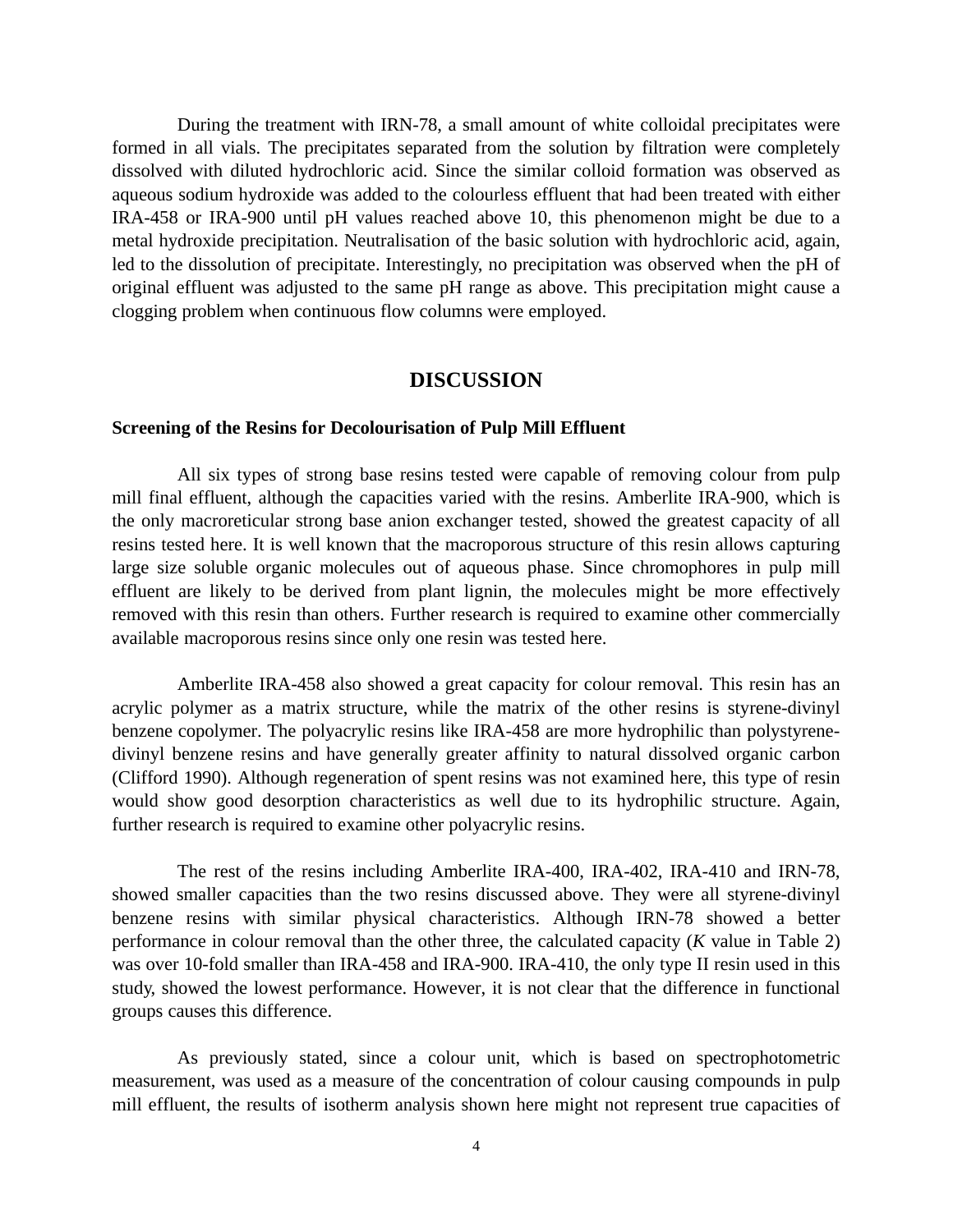resins and be possibly associated with a significant amount of errors. It should be noted that the type and concentration of effluent constituents would vary with time, wood types, pulping processes, as well as plant locations. Therefore, further research is required to confirm the applicability of this result to the effluents obtained from different mills and at different times of year. It may be necessary to determine the best resin for each of the effluents to be decolourised.

Since the selection of resin must be based on not only the removal capacities but also other factors such as regeneration and breakthrough characteristics of a target compound in packed column, further study should be done in a column where the solution to be treated is passed through the column.

#### **Colour and Chloride Removal from Pulp Mill Effluent Using Ion-Exchange Resins**

While the colour of final effluent was successfully removed by all four resins tested, only Amberlite IRN-78 was able to removed both colour and chloride from the effluent. This result is not surprising because the rest of resins tested were used as the chloride form, where the chloride ions are exchanged with more preferable anions, which are colour-causing compounds in this case, and released to aqueous phase from the resin.

Two chloride-form resins, Amberlite IRA-458 and IRA-900, showed similar treatment results in both colour removal and chloride release. Although these resins were very effective in removing colour even at lower doses, the chloride concentration after the treatment increased to nearly triple of the initial. Since it is observed that more chloride was released when more colour was removed, the chloride release might become problematic if highly concentrated effluent was treated.

Amberlite IRA-400 showed the poorest performance in colour removal. Moreover, the ratio of the released chloride to removed colour was the highest of all. This implies that other organic or inorganic anions that do not contribute the colour of effluent or have lighter colour were preferred and exchanged with chloride ions on the resin. It is obvious that a variety of nonprocess anions present in pulp mill effluent such as sulfate, these anions may inhibit the colour removal when the resins with smaller pore size were used in this process. In other words, the complete demineralisation of effluent may not be achieved by the treatment with a macroporous resin alone.

#### **Comparison of Simultaneous and Sequential Removal of Colour and Chloride**

Chloride was successfully removed with IRN-78 used either simultaneously with or subsequent to the colour removal. While it was still possible to remove chloride after the colour removal (Figure 5), there are several disadvantages of treating the effluent in the sequential manner. The first one is the chloride released during the previous colour removal stage. The concentration of chloride was increased substantially, to nearly three times of the concentration of the initial effluent in this study. As a result, more resin or greater bed depth of column may be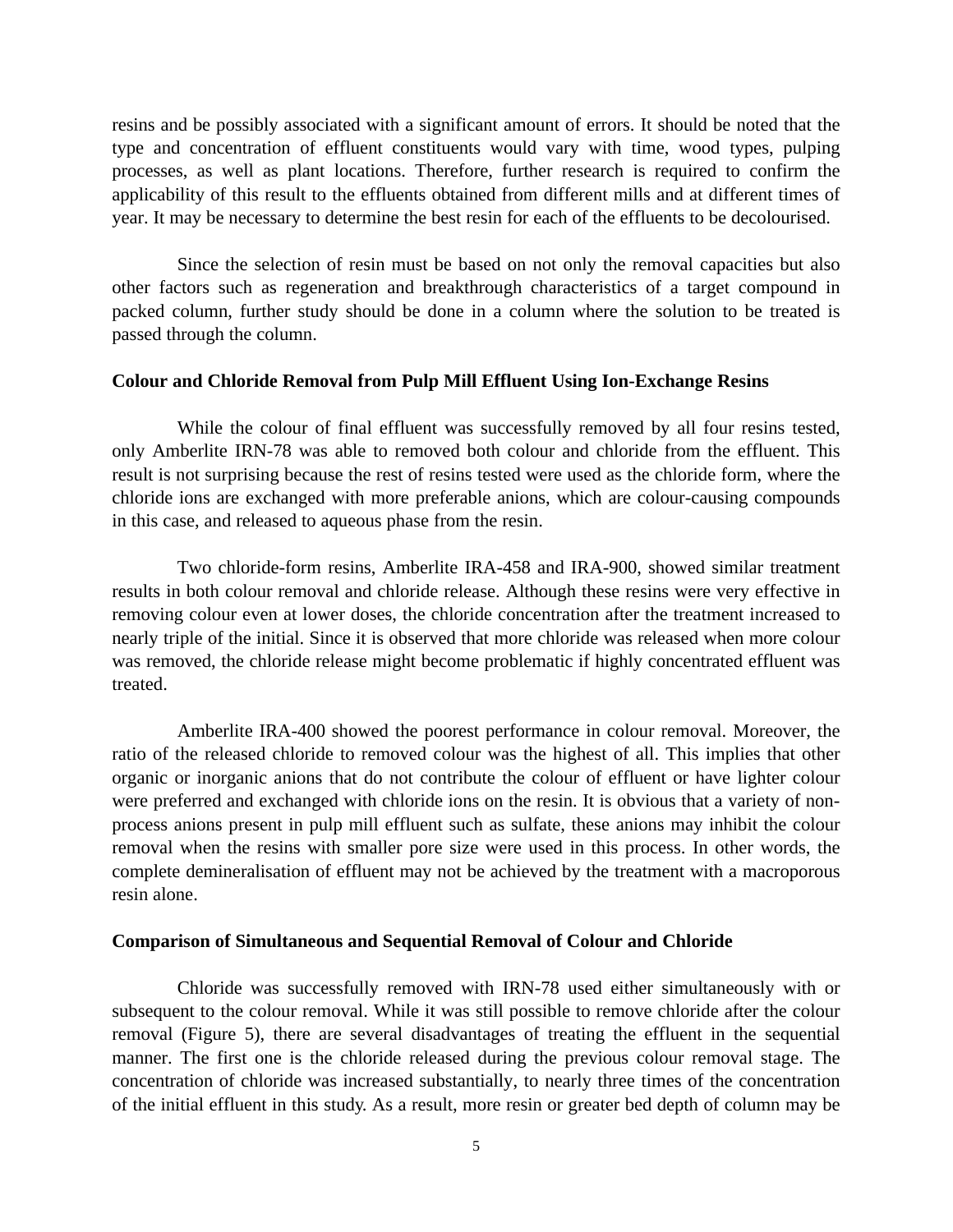required to remove chloride than in the case of simultaneous removal. The second disadvantage is the precipitation of white colloids observed during the treatment of colourless effluent with IRN-78. This is particularly undesirable when the effluent is treated with continuous flow column where the precipitate may cause a clogging problem. Since this precipitation is likely due to the reaction between hydroxide ion introduced into the aqueous phase during the anion exchange and some metal cations that already exist in the effluent, cation removal with cation exchange resin after the colour removal may prevent it. This cation removal can eventually be beneficial where on-site water reuse and plant closure is a final goal of the installation of ion exchange process.

Simultaneous removal of colour and chloride can be a cost effective method where a complete removal of those parameters is not necessary. Since only one hydroxide form resin was tested in this study, more hydroxide form resins must be examined to improve removal efficiencies. For example, the use of hydroxide form of macroporous resins or acrylic resins can be suggested. Since IRA-900 and IRA-458 have shown a promising ability of removing colour, conversion of ionic species from chloride to hydroxide with sodium hydroxide solution may provide an additional benefit. However, the different breakthrough characteristics between colour-causing compounds and chloride can be a problem when the simultaneous removal is employed in continuous flow columns. Additionally, as discussed above, the complete demineralisation may not be achieved with a single ion exchange process with a macroporous resin. Therefore, further research including column studies is required.

#### **CONCLUSIONS**

This investigation has led to the conclusions outlined below.

#### **Screening of the Resins for Decolourisation of Pulp Mill Effluent**

Six strong base anion exchangers including Amberlite® IRA-400, IRA-402, IRA-410, IRA-458, IRA-900 and IRN-78 were examined for the decolourisation of pulp mill final effluent. All resins were able to remove colour from the effluent. It was found that a macroreticular resin, IRA-900, and an acrylic gel resin, IRA-458, showed the best performance in colour removal of the resins tested.

#### **Colour and Chloride Removal from Pulp Mill Effluent Using Ion-Exchange Resins**

The majority of the colour and chloride were successfully removed from pulp mill final effluent with a hydroxide form resin Amberlite® IRN-78. However, it was found that a substantial amount of chloride was released after ion-exchange treatment with chloride form resins. Although the released chloride ions could be removed altogether by a subsequent treatment with IRN-78, this may lead an increase in resin demand.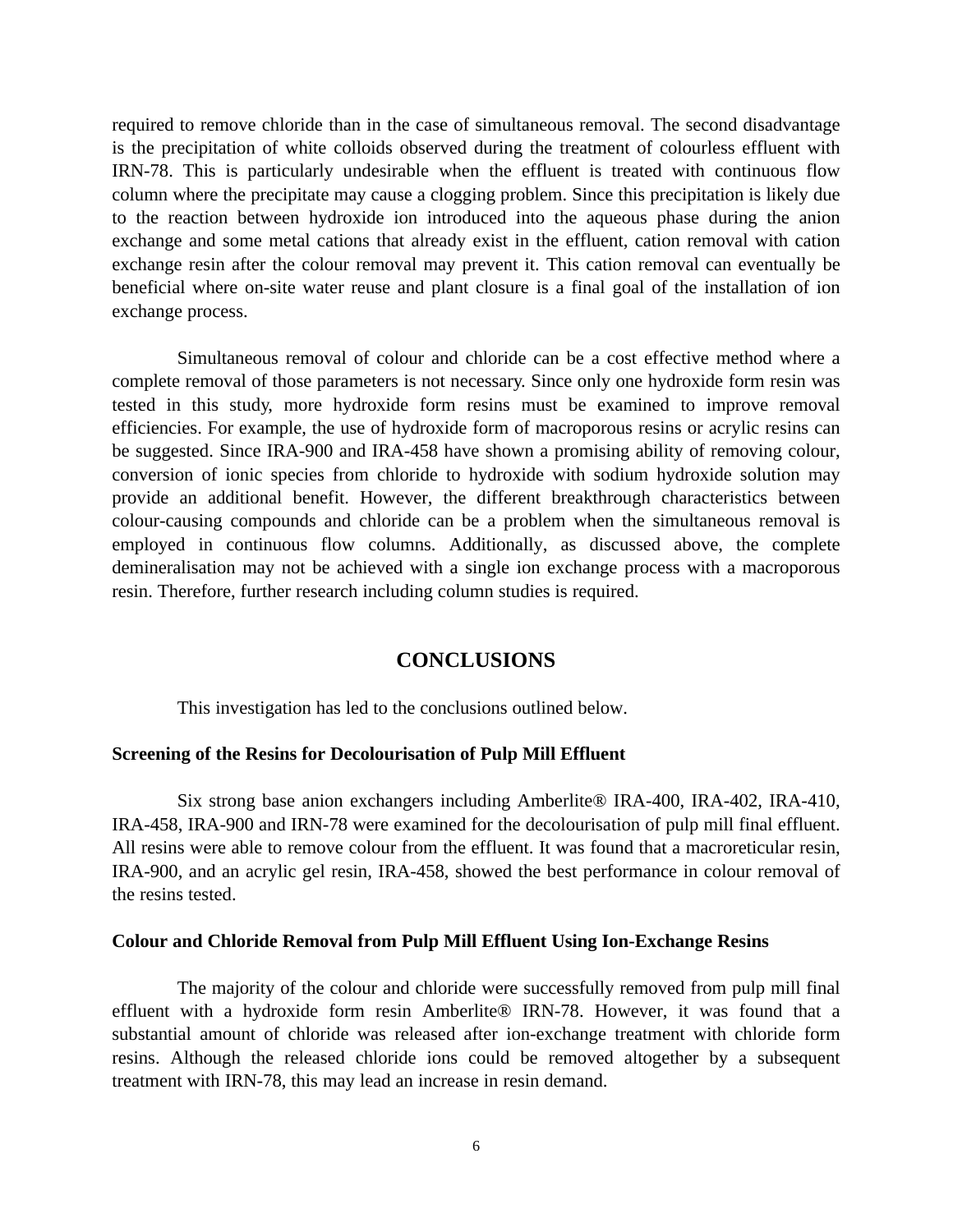#### **RECOMMENDATIONS**

Based on the results of this study, several areas have been identified for further investigation. These include examination of other resins for better performance, treatment of different effluents, regeneration of spent resins, and continuous flow column treatment. Investigation of the use of cation exchange resins for further demineralisation is also necessary for plant closure and waste stream recycle.

#### **Examination of Other Resins**

It is suggested to examine more macroporous resins as well as acrylic resins for greater colour removal capacities. One of the possible candidates is Amberlite® IRA-958, which is a strong base anion exchanger with acrylic macroporous matrix. It is also possible to compare the resins manufactured by different companies.

For the chloride removal, more hydroxide form resins must be examined to compare their performance with that of Amberlite® IRN-78 tested in this study. It is also suggested to convert the ionic form of some resins, such as IRA-458 and IRA-900, from chloride to hydroxide for chloride removal. If the sequential treatment is selected to remove colour followed by chloride, it is necessary to identify the white colloidal precipitate observed during the chloride removal.

#### **Treatment of Different Effluents**

Since the characteristics of pulp mill effluent may vary with mills, it is recommended to treat several different effluents to ensure the validity of the selected processes and resins. It is also suggested to treat combined effluent of different waste streams to determine a pH optimum for the process.

#### **Regeneration of Spent Resins**

It is definitely necessary to examine the regeneration efficiency of spent resins because cost of regenerant is a major concern in the ion exchange process.

#### **Continuous Flow Column**

All tests conducted in this study were batch test. However, for practical application of ion exchange, most of the tests must be done in a column where the solution to be treated is passed through the column. Since pulp mill effluent is a multi-component system, it is also important to determine the breakthrough profile for each target compound during the column operation.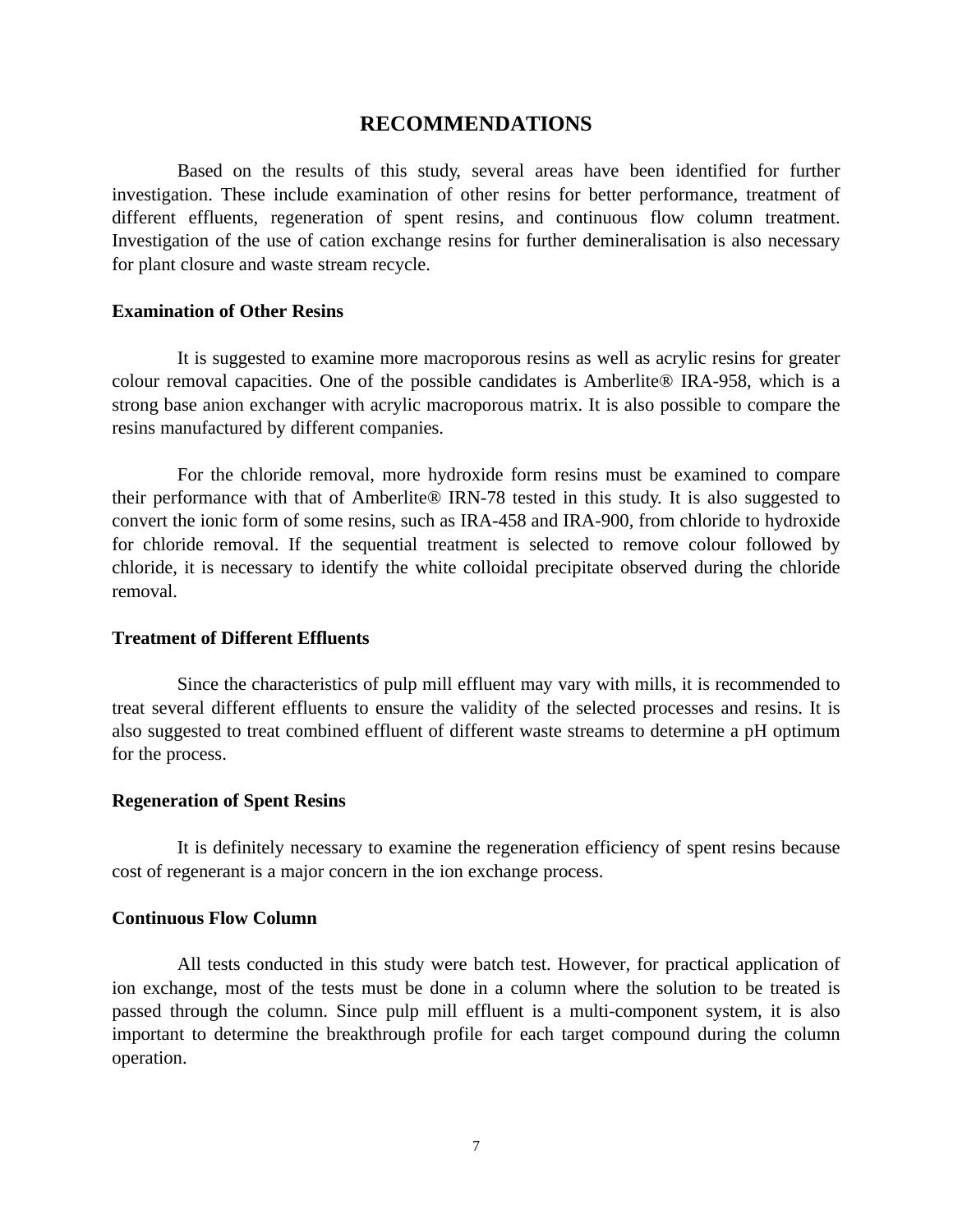#### **REFERENCES**

- Brattebo, H., Odegaard, H. and Halle, O. 1987. Ion exchange for the removal of humic acids in water treatment. Wat. Res. 21:9 1045-1052.
- Cain, R.B. 1980. The uptake and catabolism of lignin-related aromatic compounds and their regulation in microorganisms. Lignin Biodegradation: Microbiology, Chemistry, and Potential Applications. T. K. Kirk, T. Higuchi and H.-m. Chang. Boca Raton, Florida, CRC Press, Inc. Vol. 1. pp. 21-60.
- Clifford, D.A. 1990. Ion Exchange and Inorganic Adsorption. Water Quality and Treatment. 4th ed. A. W. W. Association, McGraw-Hill, Inc. pp. 629-632.
- Falkehag, S.I., Marton, J. and Adler, E. 1966. Chromophores in Kraft lignin. Lignin Structure and Reactions. J. Marton. Washington, D.C., American Chemical Society. pp. 75-89.
- Ferrer, I., Dezotti, M. and Duran, N. 1991. Decolorization of kraft effluent by free and immobilized lignin peroxidases and horseradish peroxidase. Biotechnol. Lett. 13:3 577- 582.
- Fitch, J.H. Jr. 1982. Evaluation of ion exchange technology for toxic and nonconventional pollutant reduction in bleach plant effluent. Proceedings of the 37 th Industrial Waste Conference, Purdue University, Lafayette, Indiana, Ann Arbor Science. pp. 425-433.
- Higuchi, T. 1980. Lignin structure and morphological distribution in plant cell walls. Lignin Biodegradation: Microbiology, Chemistry, and Potential Applications. T. K. Kirk, T. Higuchi and H.-m. Chang. Boca Raton, Florida, CRC Press, Inc. Vol. 1. pp. 1-19.
- Higuchi, T. 1990. Lignin biochemistry: Biosynthesis and biodegradation. Wood Sci. Technol. 24: 23-63.
- James M. Montgomery, Consulting Engineers, Inc. 1985. Water Treatment Principles and Design. , John Wiley & Sons. pp. 198-206.
- Jurasek, L. and Paice, M. 1986. Pulp, paper, and biotechnology. Chemtech 16:6 360-365.
- Kolle, W. 1979. Resin treatment improves high color groundwater. Water and Sewage Works 126:1 68-69.
- Odendahl, S. 1994. Environmental protection and consumer demands: A review of trends and impacts. Pulp Paper Canada 95:4 30-34.
- Paice, M. G. and Jurasek, L. 1984. Peroxidase-catalyzed color removal from bleach plant effluent. Biotechnol. Bioeng. 26: 477-480.
- Peralta-Zamora, P., Esposito, E., Pelegrini, R., Groto, R., Reyes, J. and Duran, N. 1998a. Effluent treatment of pulp and paper, and textile industries using immobilised horseradish peroxidase. Environ. Technol. 19: 55-63.